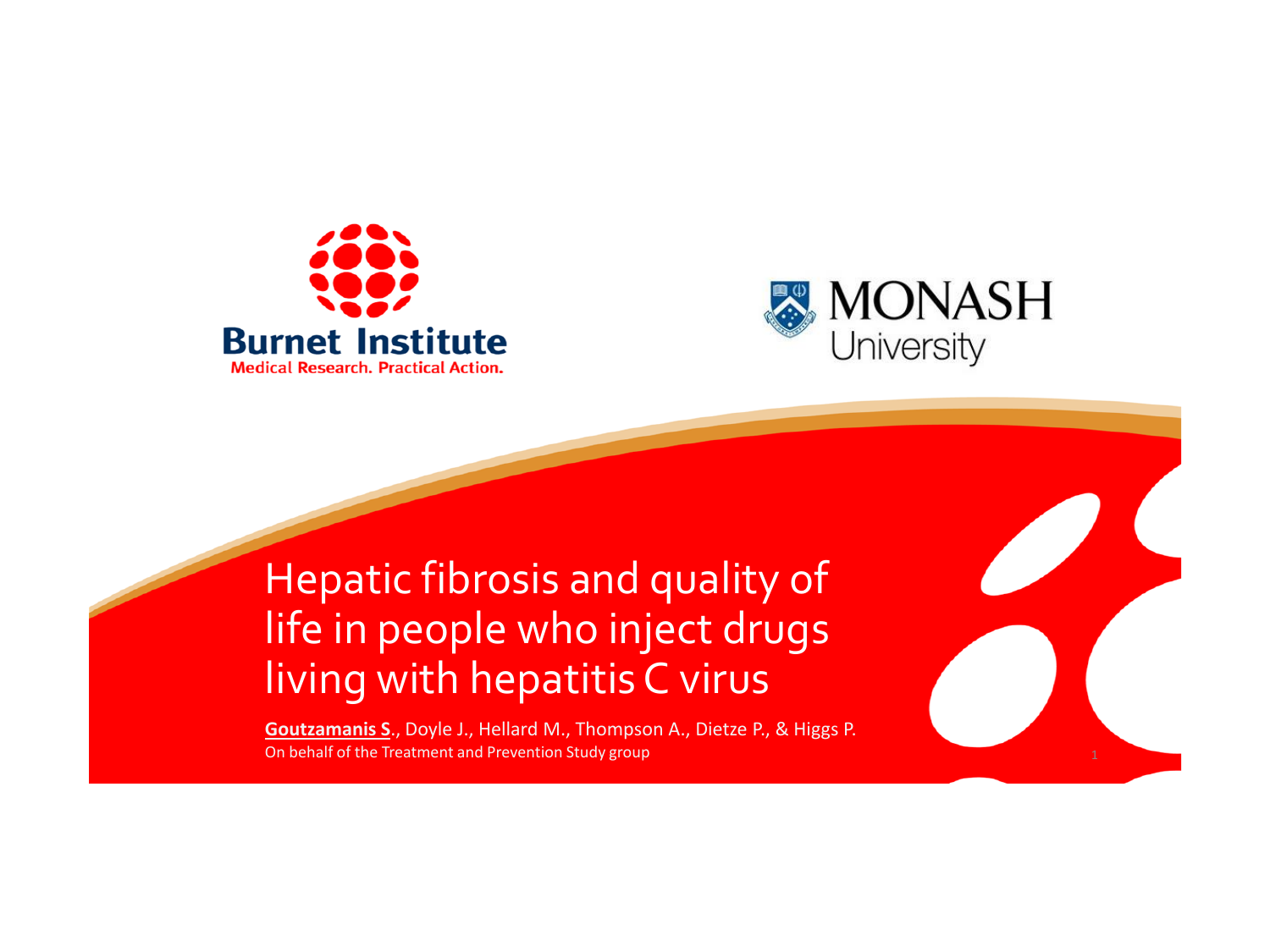### Disclosure of interest

*The TAP Study is an investigator-initiated study supported by research grants from Gilead Sciences Inc and the National Health and Medical Research Council* 

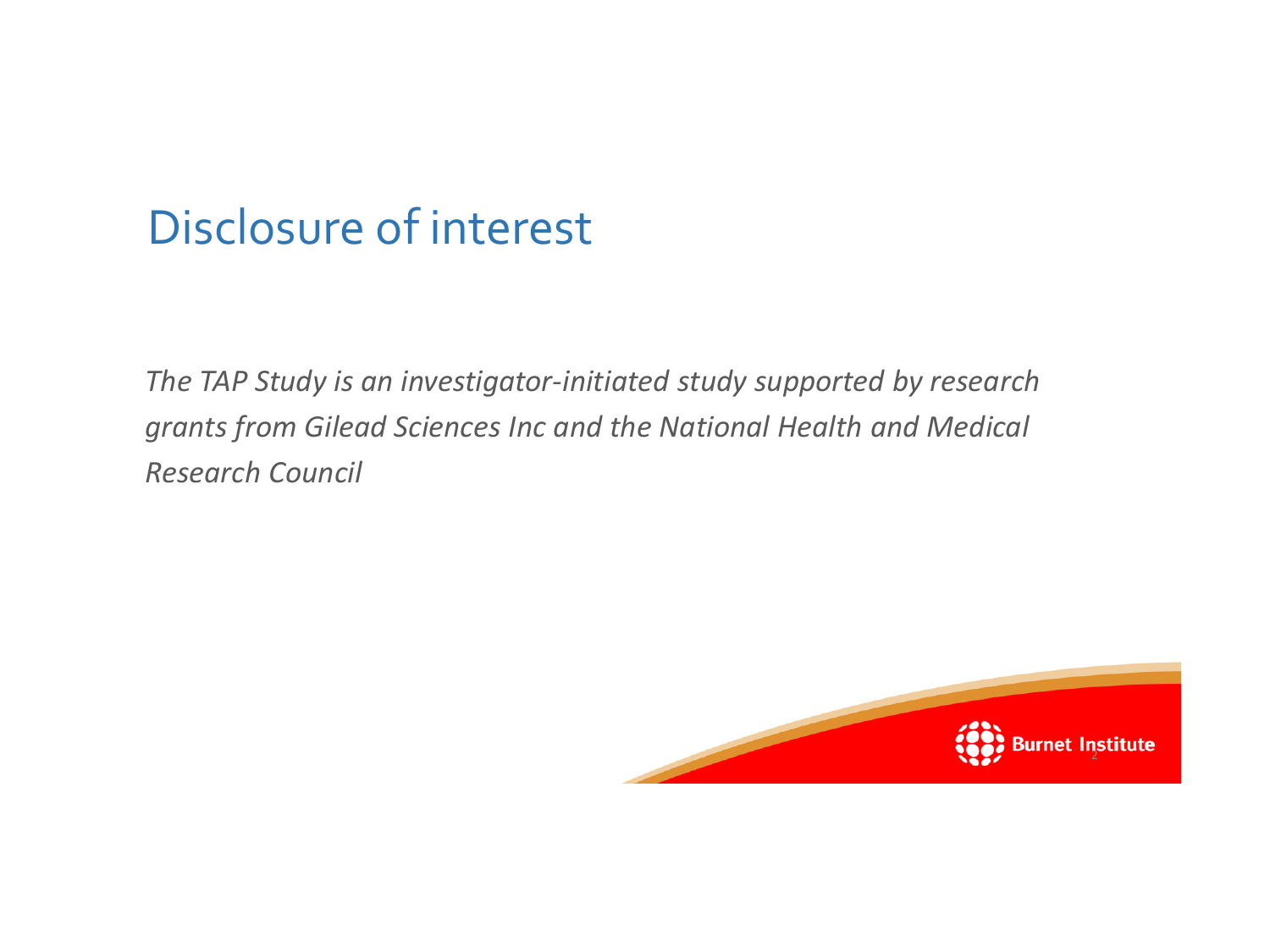# Background

- Evidence that quality of life (QoL) is lower in people who inject drugs (PWID) and people living with HCV compared to general population
- Few studies look at **overall QoL** in **PWID** living with **HCV**
- Most studies compare QoL to general population and not across liver disease stage

DIETZE, P., STOOVE, M., MILLER, P., KINNER, S., BRUNO, R., ALATI, R. & BURNS, L. 2010. The self-reported personal wellbeing of a sample of Australian injecting drug users. *Addiction,* 105. SPIEGEL, B. M., YOUNOSSI, Z. M., HAYS, R. D., REVICKI, D., ROBBINS, S. & KANWAL, F. 2005. The impact of hepatitis C on health related quality of life: a systematic review and quantitative assessment. *Gastroenterology,* 128**,** A749-A750.

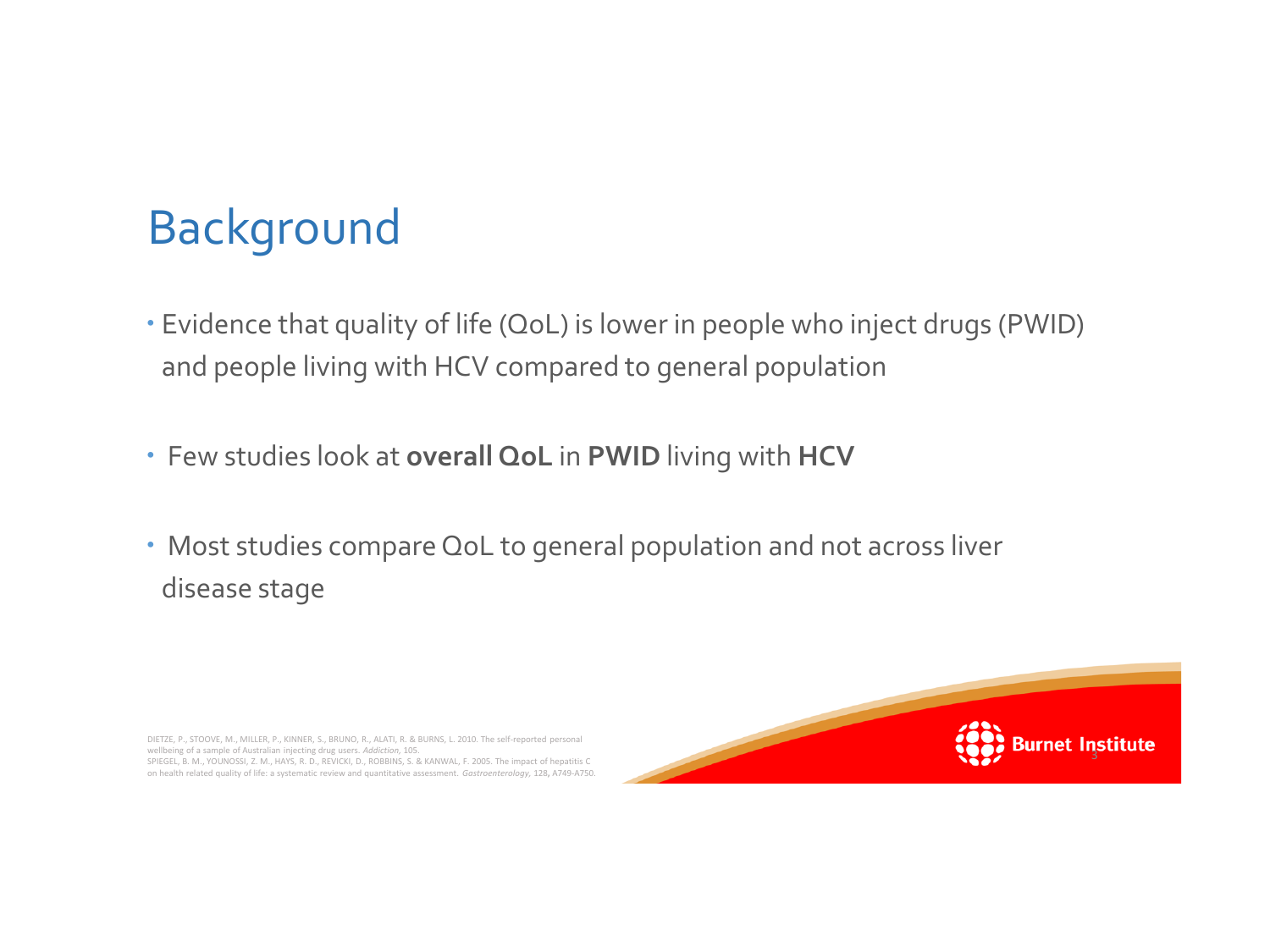#### Aim

To determine the association between the level of fibrosis and QoL, accounting for multiple sociodemographic and health factors

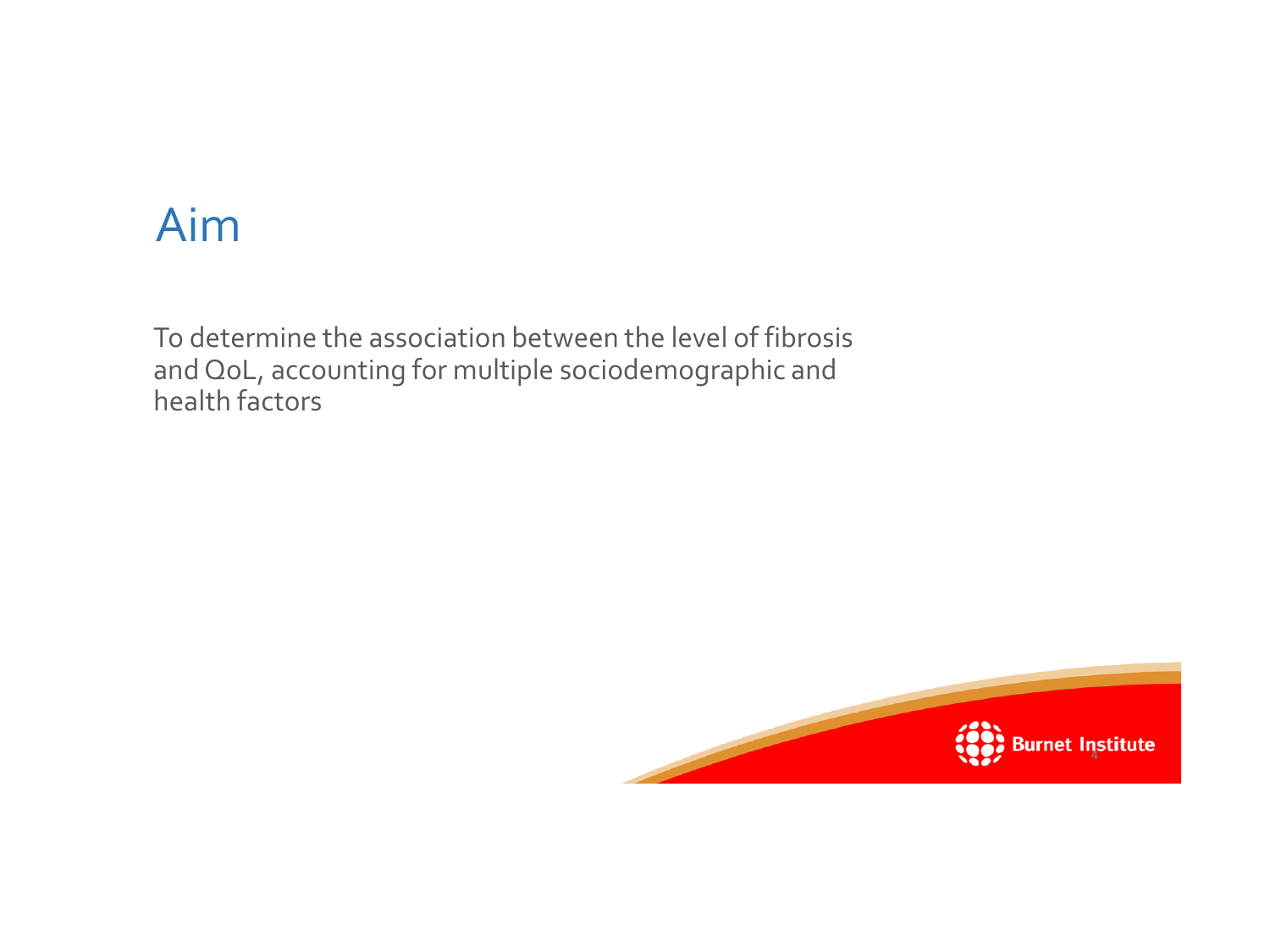### Methods

- Data from Treatment and Prevention (TAP) Study (n=146)
- Cross sectional (screening)
- OoL measured by
	- Personal wellbeing Index (PWI)
	- Short-Form 8 (SF-8) survey
- Level of fibrosis measured by FibroScan (liver stiffness)
	- < 9.5 kPa = low level of fibrosis
	- $-$  ≥ 9.5 kPa = high level of fibrosis

HELLARD, M., MCBRYDE, E., DAVIS, R. S., ROLLS, D. A., HIGGS, P., AITKEN, C., THOMPSON, A., DOYLE, J., PATTISON, P. & ROBINS, G. 2015. Hepatitis C transmission and treatment as prevention - The role of the injecting network. *International Journal of Drug Policy,* 26**,** 958-962.

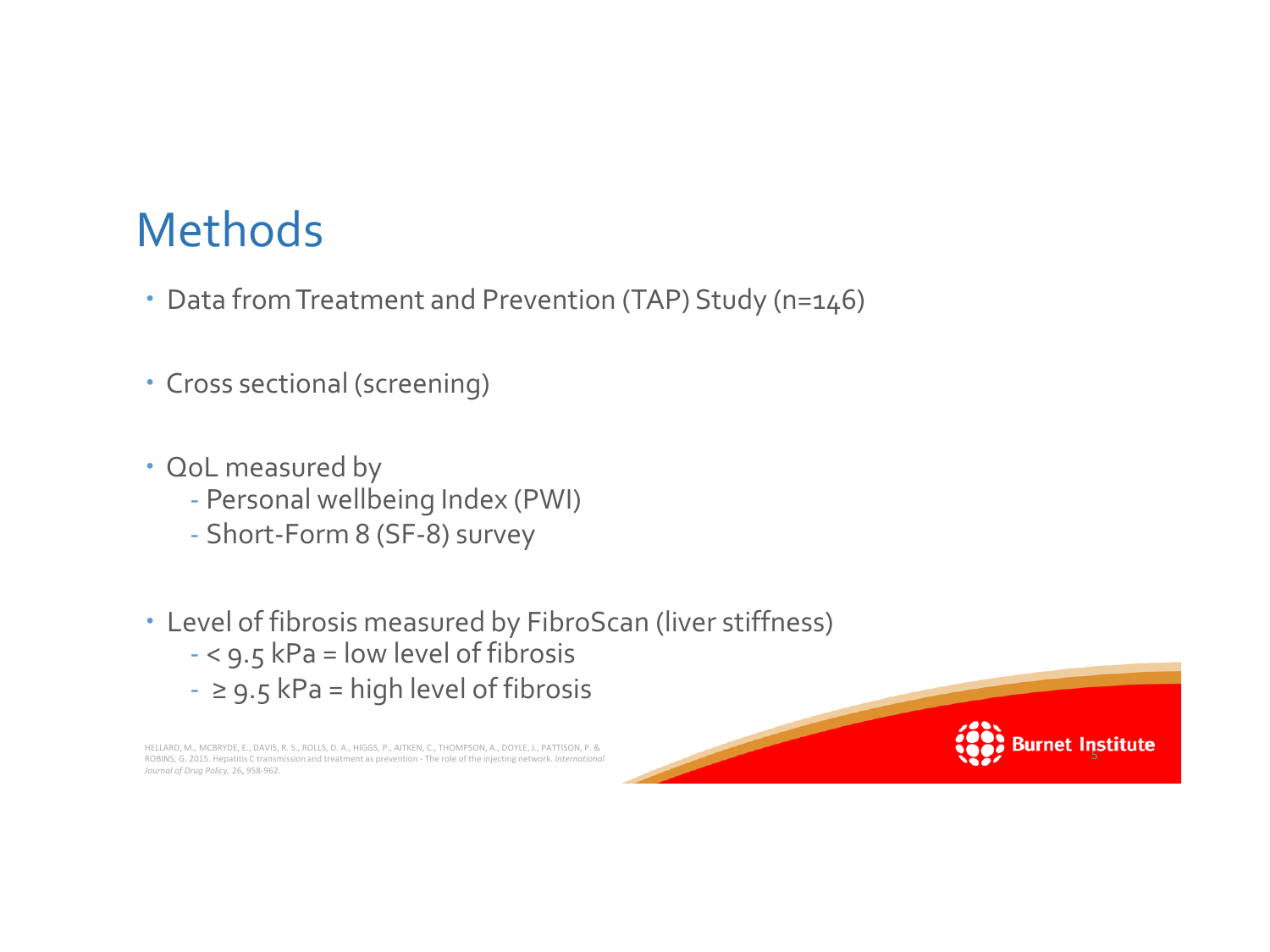## Sample characteristics

| <b>Characteristic</b>                                                                                 | <b>Sample</b>                    |
|-------------------------------------------------------------------------------------------------------|----------------------------------|
| Age, years, mean (SD)                                                                                 | 40 ( $\pm$ 8.5)                  |
| Gender, male, n (%)                                                                                   | 106 (73%)                        |
| Country of birth, Australia, n (%)                                                                    | 119 (82%)                        |
| BMI, overweight/obese, n (%)                                                                          | 46 (37%)                         |
| Education, completed high school, n (%)                                                               | 22 (16%)                         |
| Employment, employed, n (%)                                                                           | 14 (10%)                         |
| Main source of income, government pension, allowance and<br>benefit, n (%)                            | 133 (91%)                        |
| Accommodation, stable accommodation, n (%)                                                            | 115 (79%)                        |
| Age of first injection, years, median (IQR)                                                           | $18(23-16)$                      |
| Alcohol consumption<br>Non-drinker, n (%)<br>Non-hazardous drinker, n (%)<br>Hazardous drinker, n (%) | 72 (49%)<br>26 (18%)<br>48 (33%) |

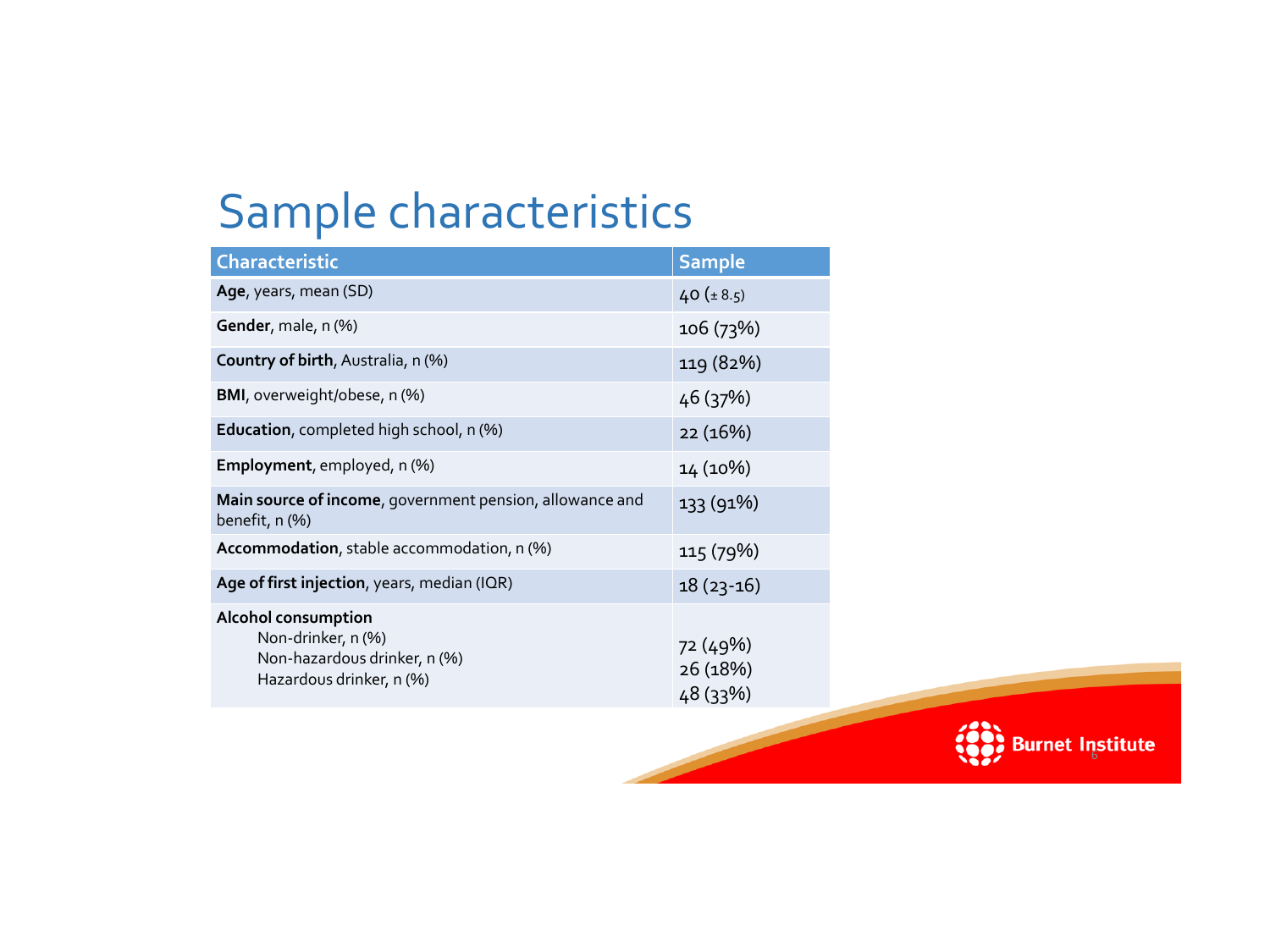## Fibrosis and health related QoL (SF-8)

| <b>Component</b>             | <b>Australian</b><br>norm | Sample mean | Low level fibrosis<br>mean | <b>High level fibrosis</b><br>mean |
|------------------------------|---------------------------|-------------|----------------------------|------------------------------------|
| Physical health<br>component | 50                        | 41.8        | 44.6                       | 40.2                               |
| Mental health<br>component   | 50                        | 44.2        | 42.2                       | 40.5                               |

- No association between fibrosis and physical health related QoL or mental health related QoL
	- (*adjusted for age, gender, BMI, level of education, employment status, accommodation status, injection frequency and alcohol consumption (n=109)*

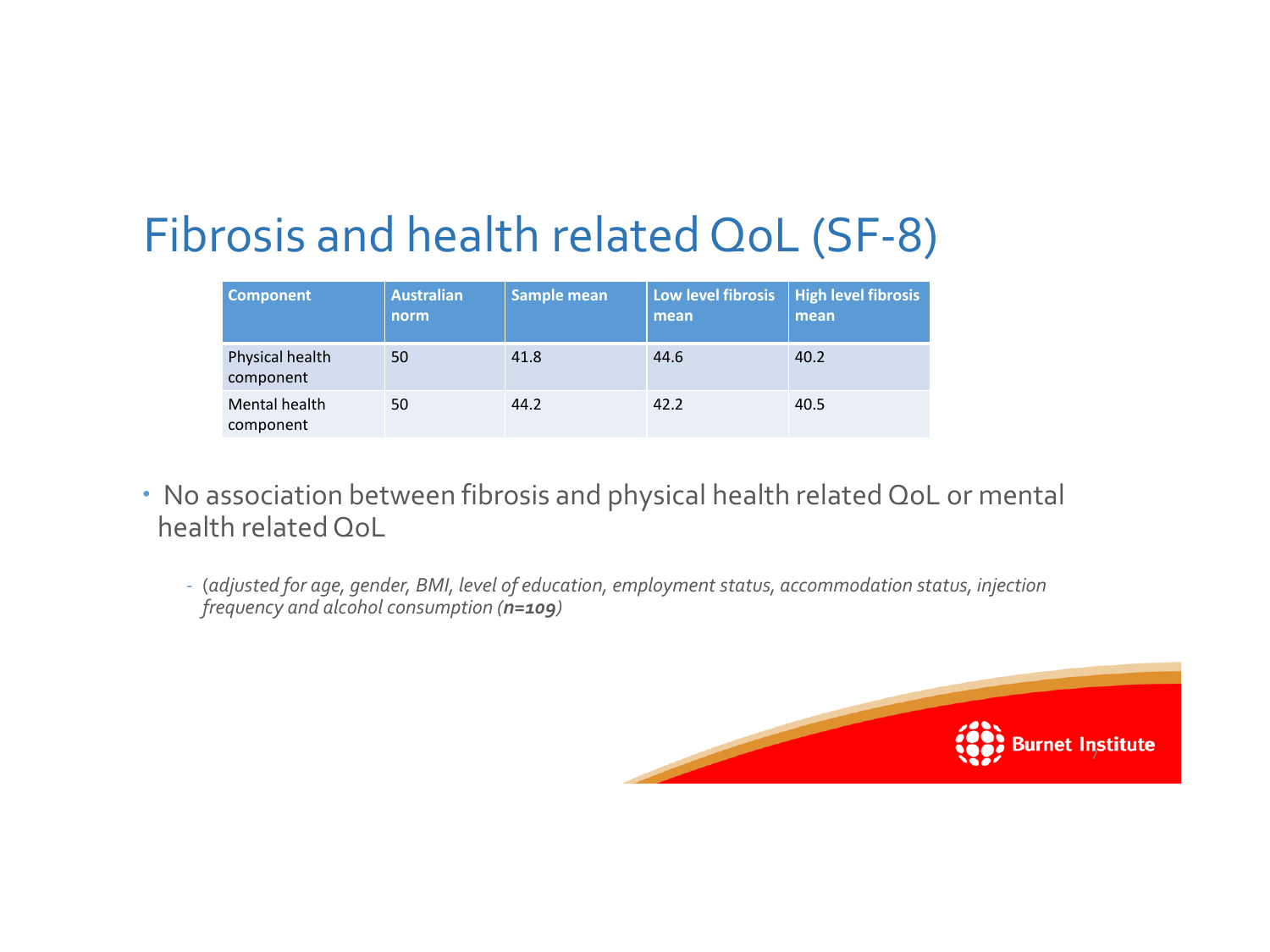### Fibrosis and subjective wellbeing (PWI)



**Personal Wellbeing Index domains**

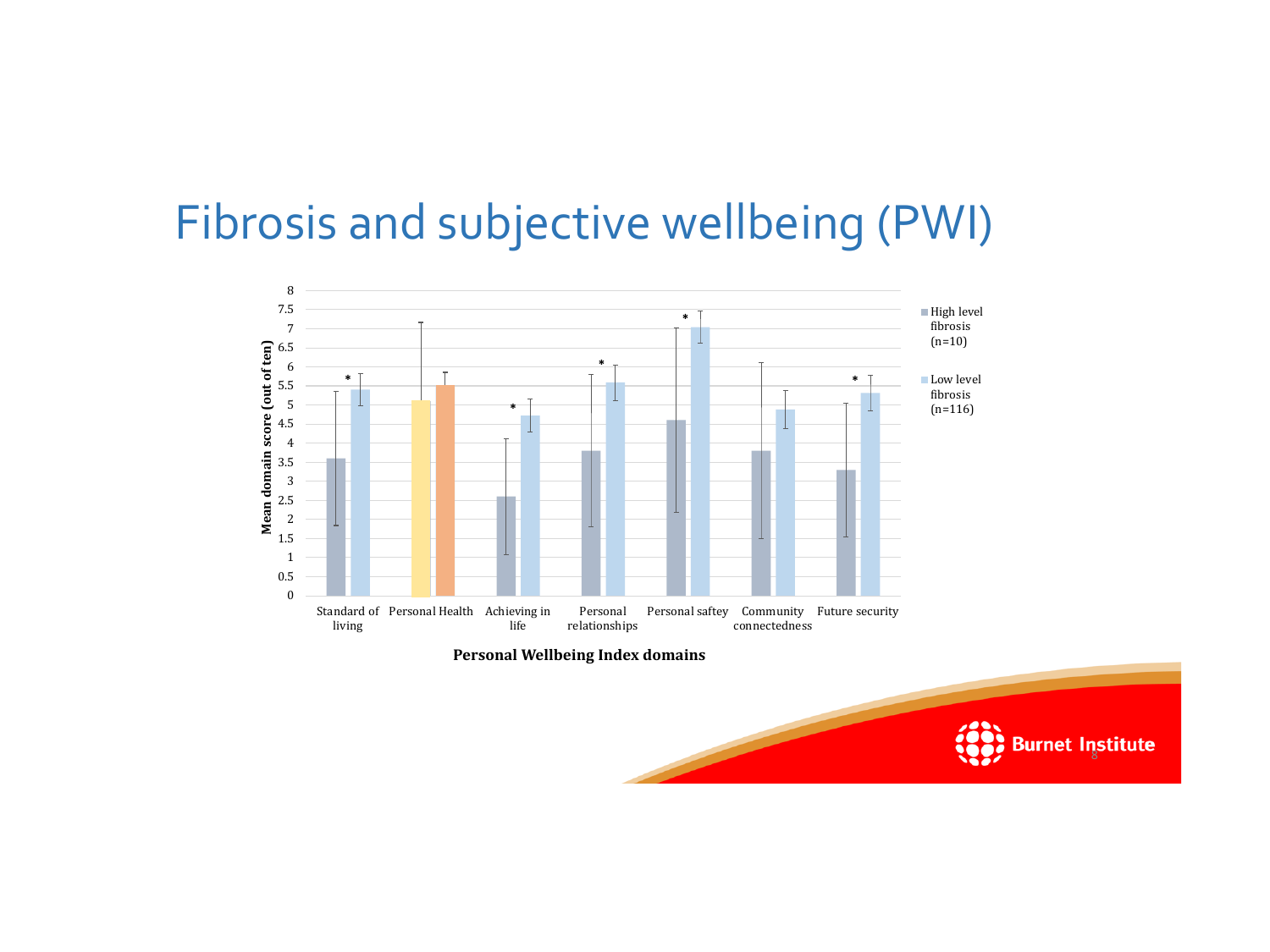# **Conclusions**

- High level fibrosis associated with poorer life satisfaction but not health related QoL
- Sample is early in disease stage
- May be affected by participants' interpretation of health
- SF-8 scale may not be sensitive enough in this context

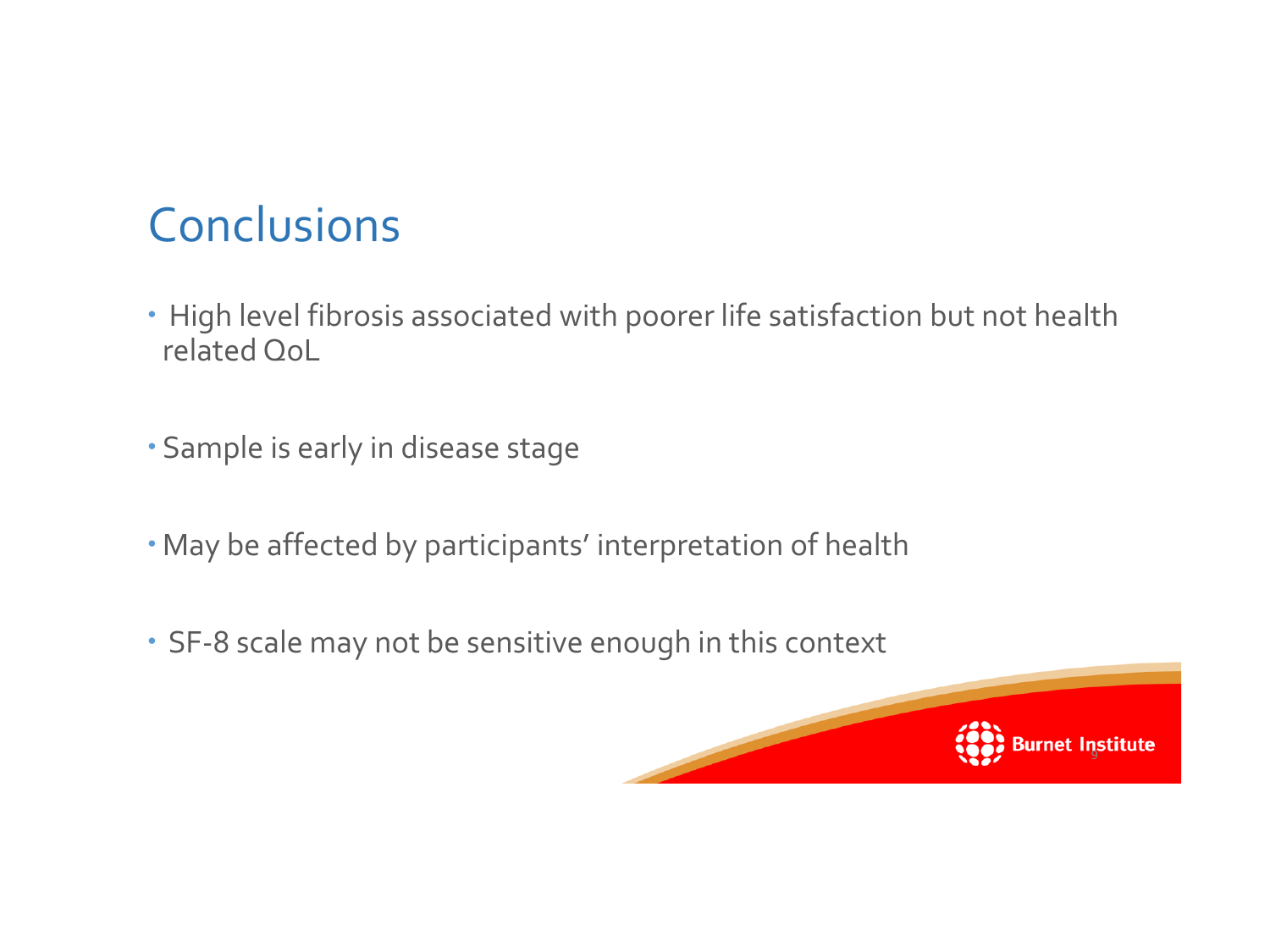## Limitations

- Sample size
- Confounders (duration of infection, living with partner, opioid substitution therapy?)
- Cross sectional (no temporality)

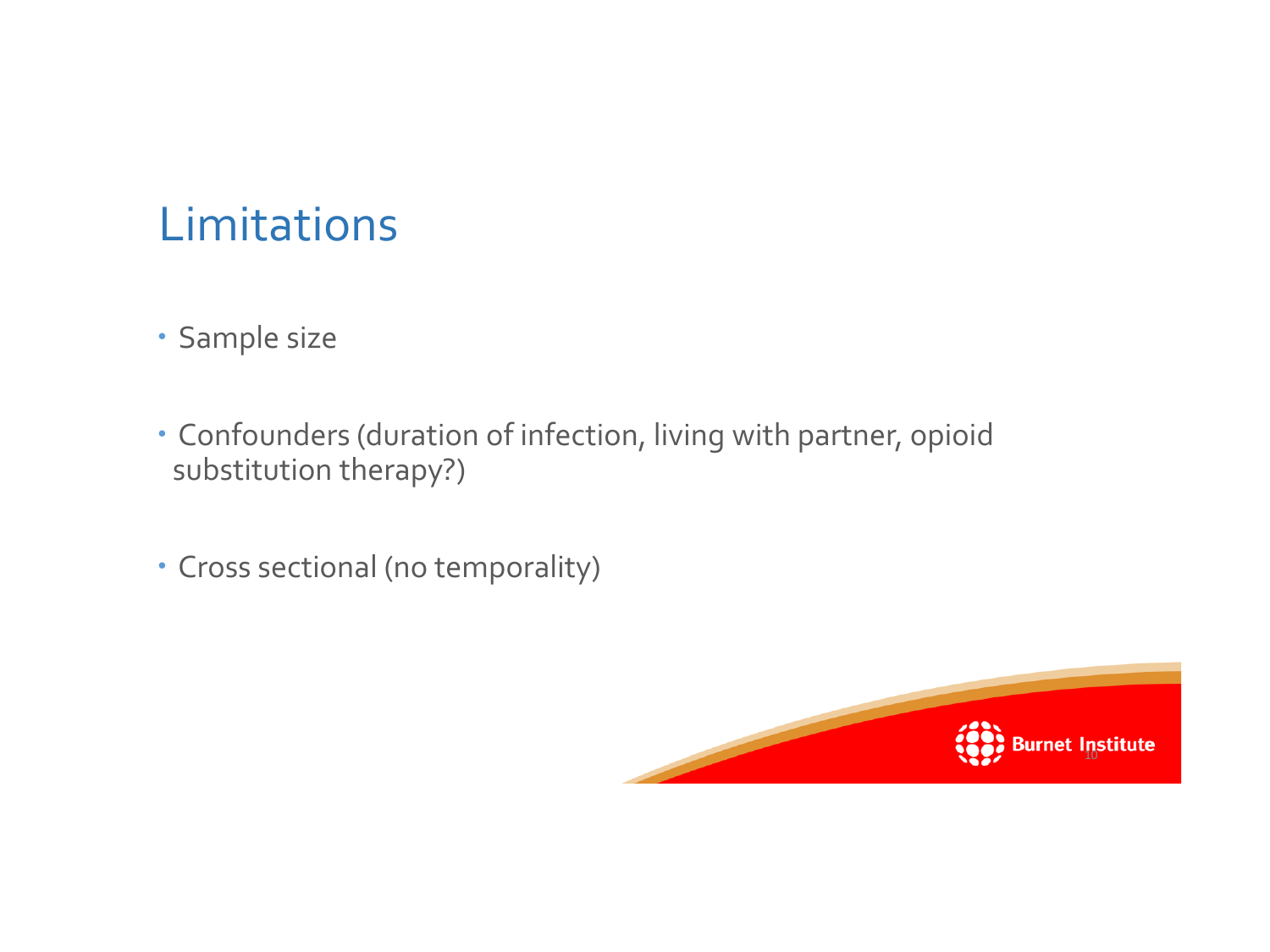# Clinical implications

- Need for increased supportive care including peer support for PWID living with HCV
- Highlights importance of considering psychosocial aspects of people's lives in cascade of HCV care
- Reinforces the need for early testing and acceptable treatment in this group